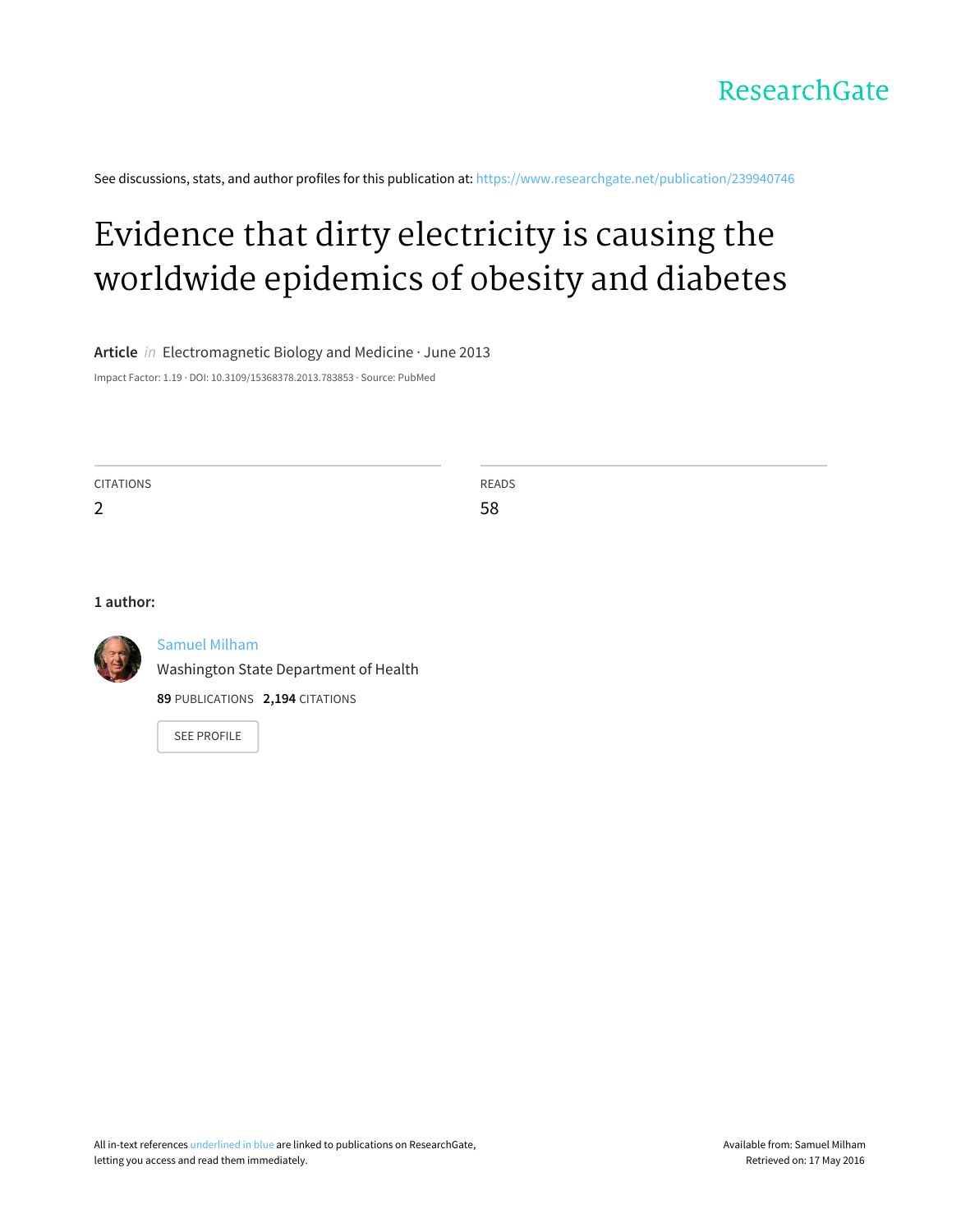<http://informahealthcare.com/ebm> ISSN: 1536-8378 (print), 1536-8386 (electronic)

Electromagn Biol Med, Early Online: 1–4 ! 2013 Informa Healthcare USA, Inc. DOI: 10.3109/15368378.2013.783853

## informa healthcare

ORIGINAL ARTICLE

### Evidence that dirty electricity is causing the worldwide epidemics of obesity and diabetes

Samuel Milham

Retired Washington State Department of Health, Olympia, WA, USA

#### **Abstract**

The epidemics of obesity and diabetes most apparent in recent years had their origins with Thomas Edison's development of distributed electricity in New York City in 1882. His original direct current (DC) generators suffered serious commutator brush arcing which is a major source of high-frequency voltage transients (dirty electricity). From the onset of the electrical grid, electrified populations have been exposed to dirty electricity. Diesel generator sets are a major source of dirty electricity today and are used almost universally to electrify small islands and places unreachable by the conventional electric grid. This accounts for the fact that diabetes prevalence, fasting plasma glucose and obesity are highest on small islands and other places electrified by generator sets and lowest in places with low levels of electrification like sub-Saharan Africa and east and Southeast Asia.

#### Keywords

Body mass index, diabetes, diesel generator sets, dirty electricity, fasting plasma glucose, islands, obesity, Oceania, transients

#### History

Received 25 August 2012 Revised 16 January 2013 Accepted 18 January 2013 Published online 10 June 2013

#### Introduction

Of the 37 children who used inhalers for asthma in a mid-Western US school, only 3 needed the inhalers after the dirty electricity levels were reduced, in an attempt to cure a ''sick building'' syndrome (Braggia, 2008). In researching asthma incidence and its possible connection to electricity, I became interested in disease on islands after learning that the highest asthma rate in the world is in the population of the island of Tristan da Cunha (Zamel et al., 1996). The island's electricity is provided by six diesel generator sets, which are a major source of dirty electricity. I hypothesize that the electricity supplied to residences on the island has high levels of dirty electricity which is causing symptomatic asthma.

In 2011, The Global Burden of Metabolic Risk Factors of Chronic Diseases Collaborating Group published two papers in the Lancet funded by the Bill and Melinda Gates Foundation, one on the national, regional and global trends in fasting plasma glucose (FPG) and diabetes prevalence [\(Danaei et al., 2011\)](https://www.researchgate.net/publication/51249694_Global_Burden_of_Metabolic_Risk_Factors_of_Chronic_Diseases_Collaborating_Group_Blood_Glucose_National_regional_and_global_trends_in_fasting_plasma_glucose_and_diabetes_prevalence_since_1980_systemati?el=1_x_8&enrichId=rgreq-b9a281c0-18d2-4c0d-b044-070710fbb931&enrichSource=Y292ZXJQYWdlOzIzOTk0MDc0NjtBUzoxMTk3OTEzMDYxNTM5ODRAMTQwNTU3MTg4MTc5Ng==) and the other on the global distribution of obesity, measured by body mass index (BMI) ([Finucane](https://www.researchgate.net/publication/49812169_National_regional_and_global_trends_in_body-mass_index_since_1980_systematic_analysis_of_health_examination_surveys_and_epidemiological_studies_with_960_country-years_and_91_million_participants?el=1_x_8&enrichId=rgreq-b9a281c0-18d2-4c0d-b044-070710fbb931&enrichSource=Y292ZXJQYWdlOzIzOTk0MDc0NjtBUzoxMTk3OTEzMDYxNTM5ODRAMTQwNTU3MTg4MTc5Ng==) [et al., 2011](https://www.researchgate.net/publication/49812169_National_regional_and_global_trends_in_body-mass_index_since_1980_systematic_analysis_of_health_examination_surveys_and_epidemiological_studies_with_960_country-years_and_91_million_participants?el=1_x_8&enrichId=rgreq-b9a281c0-18d2-4c0d-b044-070710fbb931&enrichSource=Y292ZXJQYWdlOzIzOTk0MDc0NjtBUzoxMTk3OTEzMDYxNTM5ODRAMTQwNTU3MTg4MTc5Ng==)). Remarkably, the worldwide distributions and trends of diabetes and obesity were nearly identical, favoring the small islands of Pacific Oceania. I hypothesized that the island excess was due to dirty electricity from diesel generator sets used almost universally to electrify small islands and places unreachable by the conventional electric grid.

#### Method

of their<br> *z*. Wave<br>
enerator<br>
red dirty The Imperial College, London, interactive website (http:// www1.imperial.ac.uk/publichealth/departments/ebs/projects/ eresh/majidezzati/healthmetrics/metabolicriskfactors/) extensive worldwide data on cholesterol, high blood pressure, diabetes prevalence, fasting plasma glucose (FPG) and body mass index. The cholesterol and blood pressure data were unremarkable, but a cursory examination of the diabetes and obesity data showed a strong link with islands. Small islands were identified among the 199 countries ranked for BMI, FPG and diabetes prevalence. A search identified all the countries in the highest and lowest 10 disease rankings for males age 25 plus in 2008. A web search identified the extent of their electrical grids and the sources of their electricity. Wave forms of the electrical output of commercial diesel generator sets were obtained using a Fluke 199 B oscilloscope, and dirty electricity levels in the generators' outputs were measured with a Graham/Stetzer Microsurge meter.

#### Results

Table 1 shows that 8 of 10 countries in the world with the highest BMIs in 2008 are small islands, 7 in Pacific Oceania (Nauru, Cook Island, Tonga, Samoa, Palau, Marshall Islands, Kiribati) and 1 in the Caribbean (St. Kitts and Nevis). All of these places are electrified by diesel generator sets. Seven of the 10 places with the highest FPG are also small islands in Oceania. Seven small islands in Oceania are also among the 10 places with the highest diabetes prevalence. The Cook Islands, Tonga, Marshall Islands, Palau and Kiribati and Samoa are among the top 10 places for BMI, FPG and

Address correspondence to Samuel Milham MD, 2318 Gravelly Beach Loop NW, Olympia, WA 98502, USA. E-mail: [smilham@dc.rr.com](mailto:smilham@dc.rr.com)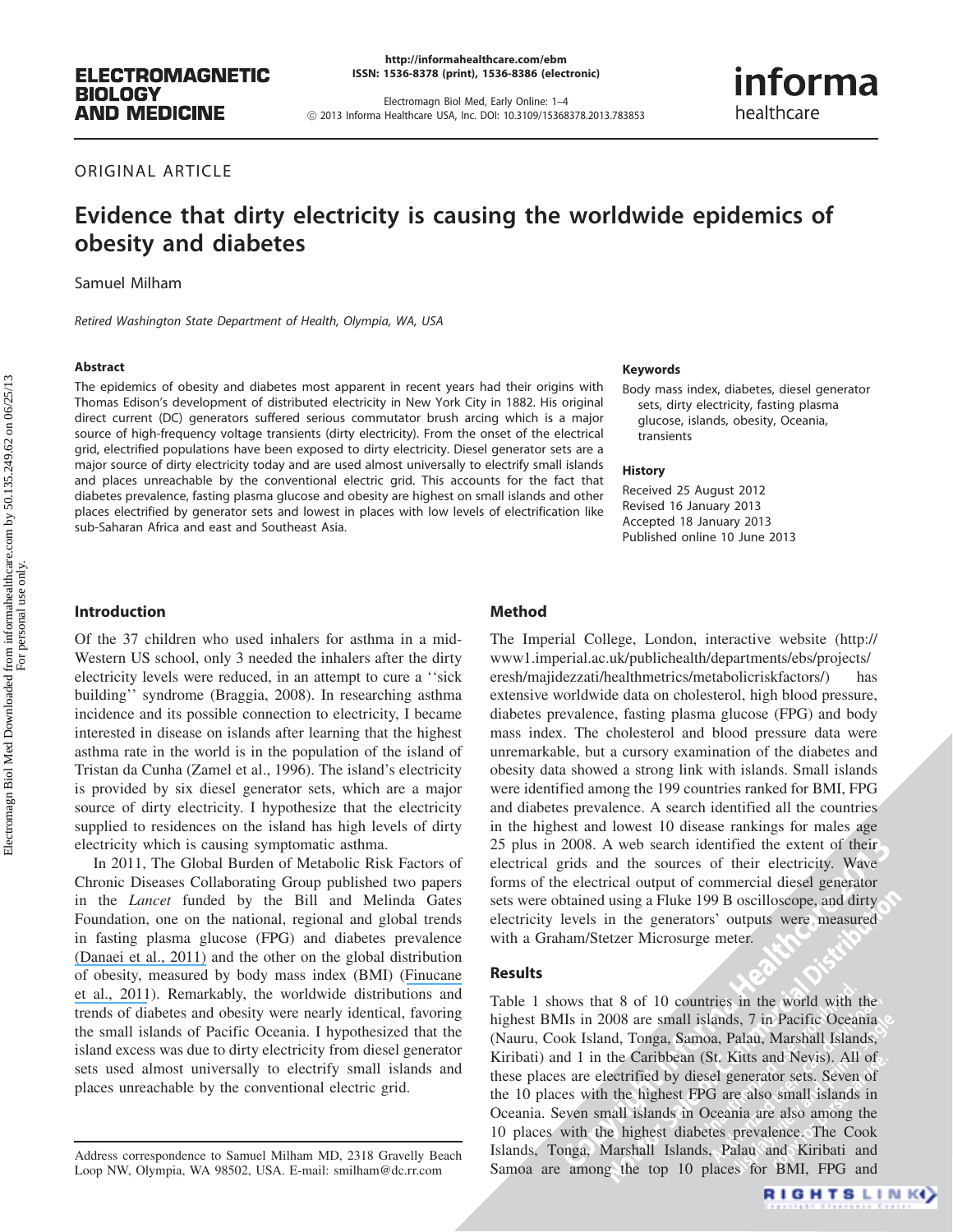#### Table 1. Country trends in metabolic risk factors, Males age 25+, 2008.

| Ten Highest and Lowest Countries of 199 |          |                              |        |                            |         |
|-----------------------------------------|----------|------------------------------|--------|----------------------------|---------|
| Body Mass Index (BMI)                   |          | Fasting Plasma Glucose (FPG) |        | Diabetes Prevalence (A.S.) |         |
| Country                                 | $Kg/M^2$ | Country                      | mmol/L | Country                    | Percent |
| Highest 10 countries of 199:            |          |                              |        |                            |         |
| Nauru*                                  | 33.85    | Marshall Islands*            | 6.9    | Marshall Islands*          | 25.5    |
| Cook Islands*                           | 32.64    | Kiribati*                    | 6.8    | Kiribati*                  | 23.6    |
| Tonga*                                  | 30.97    | Samoa*                       | 6.6    | Saudi Arabia               | 22.0    |
| Samoa*                                  | 30.38    | Saudi Arabia                 | 6.6    | Samoa*                     | 21.2    |
| Palau*                                  | 30.35    | Cook Islands*                | 6.5    | Cook Islands*              | 20.5    |
| Marshall Islands*                       | 29.37    | Palau*                       | 6.3    | Palau*                     | 17.5    |
| Kiribati*                               | 29.22    | Jordan                       | 6.2    | Jordan                     | 17.2    |
| Kuwait                                  | 29.15    | Tonga*                       | 6.2    | Solomon Islands*           | 17.1    |
| <b>USA</b>                              | 28.64    | Kuwait                       | 6.2    | Kuwait                     | 17.0    |
| St. Kitts and Nevis*                    | 28.24    | Solomon Islands*             | 6.0    | Tonga*                     | 17.0    |
| Lowest 10 countries of 199:             |          |                              |        |                            |         |
| India                                   | 20.99    | Central African R.           | 5.1    | Indonesia                  | 6.6     |
| Viet Nam                                | 20.94    | Philippines                  | 5.1    | Dem. Rep. Congo            | 6.6     |
| Eritrea                                 | 20.90    | United Kingdom               | 5.0    | Philippines                | 6.5     |
| Nepal                                   | 20.79    | Dem. Rep. Congo              | 5.0    | Timor Leste*               | 6.4     |
| Zambia                                  | 20.70    | Timor Leste*                 | 5.0    | Malawi                     | 6.4     |
| Timor Leste*                            | 20.61    | Myanmar                      | 5.0    | Burundi                    | 6.2     |
| Afghanistan                             | 20.63    | Rwanda                       | 5.0    | Myanmar                    | 6.1     |
| Bangladesh                              | 20.44    | Burundi                      | 5.0    | Netherlands                | 6.1     |
| Ethiopia                                | 20.26    | Peru                         | 4.9    | Peru                       | 5.8     |
| Democratic R. Congo                     | 19.88    | Cambodia                     | 4.7    | Cambodia                   | 4.7     |

 $=$  islands;  $(A.S.) = Age$  Standardized



Figure 1. Oscilloscope tracing of electrical output of a Katolight 125 kV diesel generator set.

diabetes prevalence in men in 2008. Because about 13% of the 199 countries listed are small islands, 2.6 islands would be expected in the highest 10 countries when 7 or 8 were observed ( $p<0.001$ ). The non-islands with high BMI, FPG or diabetes prevalence are Saudi Arabia, Kuwait and Jordan and the United States, All three mid-eastern countries have sizable off-grid populations served by generator sets, and generator sets are also used to electrify portions of the grids in these countries. The high obesity levels in the United States is not surprising, because the United States uses the earth as the major conduit for neutral return currents, allowing dirty electricity to enter homes through conductive water and sewer pipes and through the grid. Diesel generators are also used extensively for back-up power in peak load periods. Many utilities have dozens of standby generators. With the single exception of Timor Leste (East Timor), there are no

islands in the 10 places in the world with the lowest BMIs, FPGs or diabetes prevalence. Their electric grid was damaged by wars and only 5% of rural residents of Timor Leste currently have electricity. Most of the other low prevalence places are in sub-Saharan Africa and in east and Southeast Asia, places with a low levels of electrification. The fact that the United Kingdom and the Netherlands are among the low prevalence countries may be due to their grids being of the closed delta type with no use of the ground for current return.

Figure 1 is an oscilloscope tracing of the electrical output of a large commercial diesel generator set. It shows a ''dirty'' wave form and high dirty electricity levels. Two other gasoline-powered generator sets also had ''dirty'' wave forms and high dirty electricity levels (tracings available on request).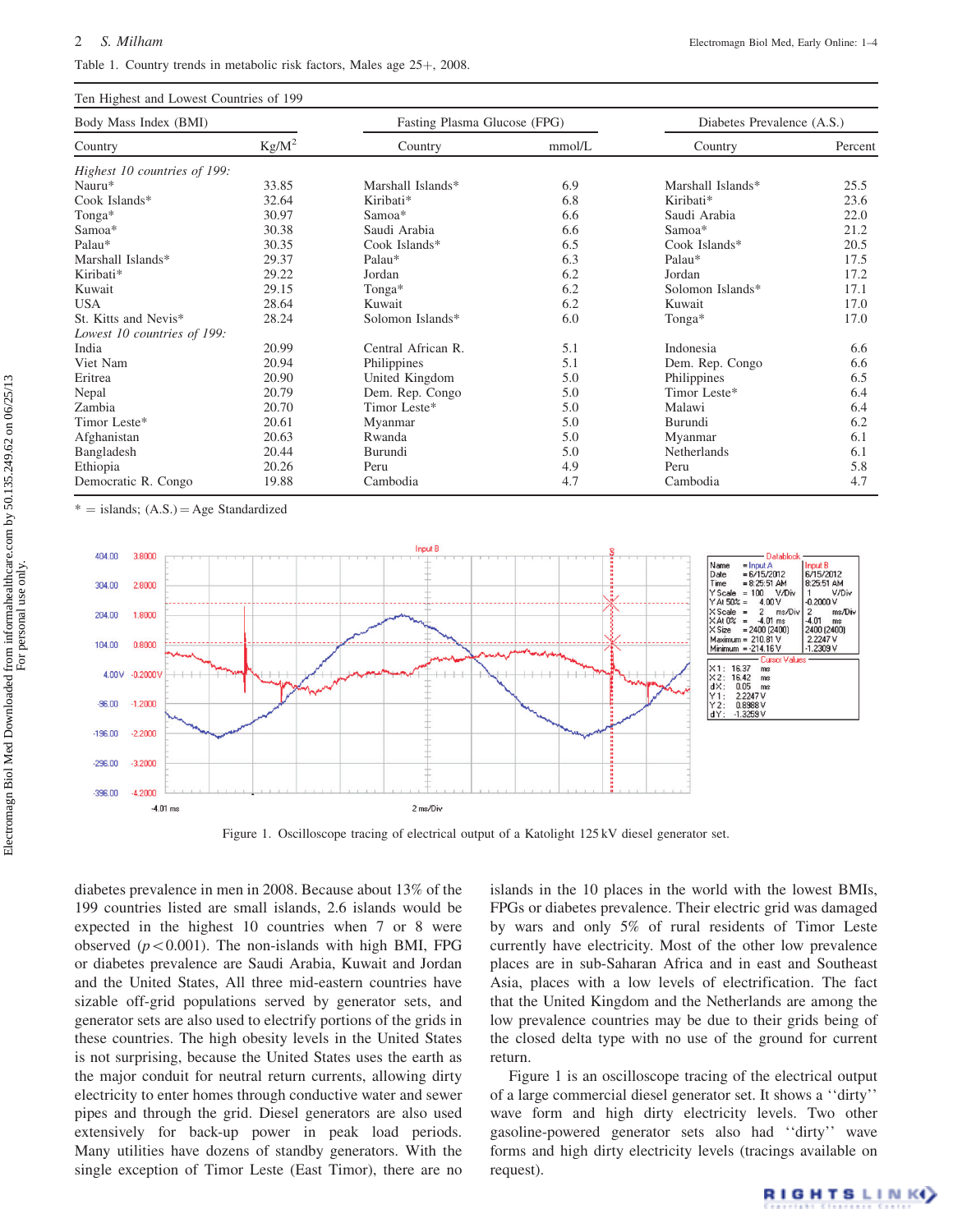#### **Discussion**

Dirty electricity is a term coined by the electrical utilities to describe electrical pollution contaminating the 60 Hz and 50 Hz electricity on the electrical grid. It is generated by arcing, sparking and any device which interrupts current flow. On 4 September 1882, Thomas Edison began generating electricity at the Pearl Street plant in Manhattan, New York City. From the beginning, his ''Jumbo'' generators were plagued with brush arcing and commutator wear (Edisonia):

There was considerable sparking at the copper commutator brushes of the ''Jumbo,'' due to the odd number of commutator bars, necessitated by the form of armature winding employed...

This means that dirty electricity was being sent to Edison's customers through the wires that lit their lamps as early as 1882.

Since the 1979 Wertheimer–Leeper study ([Wertheimer and](https://www.researchgate.net/publication/22689444_Electrical_Wiring_Configurations_and_Childhood_Cancer?el=1_x_8&enrichId=rgreq-b9a281c0-18d2-4c0d-b044-070710fbb931&enrichSource=Y292ZXJQYWdlOzIzOTk0MDc0NjtBUzoxMTk3OTEzMDYxNTM5ODRAMTQwNTU3MTg4MTc5Ng==) [Leeper, 1979](https://www.researchgate.net/publication/22689444_Electrical_Wiring_Configurations_and_Childhood_Cancer?el=1_x_8&enrichId=rgreq-b9a281c0-18d2-4c0d-b044-070710fbb931&enrichSource=Y292ZXJQYWdlOzIzOTk0MDc0NjtBUzoxMTk3OTEzMDYxNTM5ODRAMTQwNTU3MTg4MTc5Ng==)), there has been concern that exposure to power frequency (50/60 Hz) electromagnetic fields (EMFs), especially magnetic fields, may contribute to adverse health effects including cancer. Until recently, the most commonly used exposure metric in EMF studies has been the timeweighted average of the power frequency (50 and 60 Hz) magnetic field. However, the low risk ratios in most studies  $( $3.0$ ) suggested that magnetic fields might be a surrogate for$ a more important metric. In 2008, dirty electricity was shown to be a potent universal carcinogen in a cohort study of teachers ([Milham and Morgan, 2008](https://www.researchgate.net/publication/5339204_A_new_electromagnetic_exposure_metric_High_frequency_voltage_transients_associated_with_increased_cancer_incidence_in_teachers_in_a_California_school?el=1_x_8&enrichId=rgreq-b9a281c0-18d2-4c0d-b044-070710fbb931&enrichSource=Y292ZXJQYWdlOzIzOTk0MDc0NjtBUzoxMTk3OTEzMDYxNTM5ODRAMTQwNTU3MTg4MTc5Ng==)) at a California middle school. Cancer incidence analysis of the teacher population showed a positive trend of increasing cancer risk with increasing cumulative exposure to high-frequency voltage transients measured on the classroom's electrical wiring, with high risk ratios  $(>9.0)$  for a number of cancers. The attributable risk of cancer associated with this exposure was 64%. A single year of employment at this school increased a teacher's cancer risk by 21%.

Dimmer switches, compact fluorescent lights, computers, copy machines, all transmitters, including cell towers, and all devices containing switching power supplies generate dirty electricity. Dirty electricity generated by electrical equipment in a building is distributed throughout the building on the electric wiring. Dirty electricity generated outside the building enters the building on electric wiring and through ground rods and conductive plumbing. In recent years in the United States, nearly 80% of neutral return currents travel to the substations via the earth, carrying an increasing load of dirty electricity. Dirty electricity in building wiring is measured with a simple plug-in Graham/Stetzer Microsurge meter (Graham, 2005), which measures the average magnitude of the rate of change of voltage as a function of time  $(dV/dT)$ . This preferentially measures the higher frequency transients. Dirty electricity has been associated with diabetes ([Havas,](https://www.researchgate.net/publication/5287517_Dirty_Electricity_Elevates_Blood_Sugar_Among_Electrically_Sensitive_Diabetics_and_May_Explain_Brittle_Diabetes?el=1_x_8&enrichId=rgreq-b9a281c0-18d2-4c0d-b044-070710fbb931&enrichSource=Y292ZXJQYWdlOzIzOTk0MDc0NjtBUzoxMTk3OTEzMDYxNTM5ODRAMTQwNTU3MTg4MTc5Ng==) [2008](https://www.researchgate.net/publication/5287517_Dirty_Electricity_Elevates_Blood_Sugar_Among_Electrically_Sensitive_Diabetics_and_May_Explain_Brittle_Diabetes?el=1_x_8&enrichId=rgreq-b9a281c0-18d2-4c0d-b044-070710fbb931&enrichSource=Y292ZXJQYWdlOzIzOTk0MDc0NjtBUzoxMTk3OTEzMDYxNTM5ODRAMTQwNTU3MTg4MTc5Ng==)), asthma (Sbraggia, 2003), attention deficit hyperactivity disorder (ADHD) ([Milham, 2011](https://www.researchgate.net/publication/51635850_Attention_Deficit_Hyperactivity_Disorder_and_Dirty_Electricity?el=1_x_8&enrichId=rgreq-b9a281c0-18d2-4c0d-b044-070710fbb931&enrichSource=Y292ZXJQYWdlOzIzOTk0MDc0NjtBUzoxMTk3OTEzMDYxNTM5ODRAMTQwNTU3MTg4MTc5Ng==)) and cancer ([Milham and](https://www.researchgate.net/publication/5339204_A_new_electromagnetic_exposure_metric_High_frequency_voltage_transients_associated_with_increased_cancer_incidence_in_teachers_in_a_California_school?el=1_x_8&enrichId=rgreq-b9a281c0-18d2-4c0d-b044-070710fbb931&enrichSource=Y292ZXJQYWdlOzIzOTk0MDc0NjtBUzoxMTk3OTEzMDYxNTM5ODRAMTQwNTU3MTg4MTc5Ng==) [Morgan, 2008](https://www.researchgate.net/publication/5339204_A_new_electromagnetic_exposure_metric_High_frequency_voltage_transients_associated_with_increased_cancer_incidence_in_teachers_in_a_California_school?el=1_x_8&enrichId=rgreq-b9a281c0-18d2-4c0d-b044-070710fbb931&enrichSource=Y292ZXJQYWdlOzIzOTk0MDc0NjtBUzoxMTk3OTEzMDYxNTM5ODRAMTQwNTU3MTg4MTc5Ng==)).

Although much attention has been paid to the obesity and diabetes epidemics recently, there is good evidence that both epidemics started at the beginning of electrification in the United States. Most large cities in the United States and the world had electricity by 1900. In the United States, the great distances and the expense slowed rural electrification. It took until 1956 for US farms to reach urban and rural non-farm electrification levels. Both populations were covered by the US vital registration system. The US census of population, 1930, 1940 and 1950 contained information on residential electrification. In 1940, urban (electrified) death rates were much higher than rural (unelectrified) rates for cardiovascular diseases, malignant diseases, diabetes and suicide. Rural death rates were significantly correlated with level of residential electric service by state for most causes examined. Between 1900 and 1960, the death rates from all of the so-called diseases of civilization, including diabetes increased steadily in the United States. I hypothesized that the 20th-century epidemic of the diseases of civilization, including cardiovascular disease, cancer and diabetes and suicide, was caused by some facet of electrification ([Milham, 2010](https://www.researchgate.net/publication/26806418_Historical_evidence_that_electrification_caused_the_20th_century_epidemic_of_diseases_of_civilization?el=1_x_8&enrichId=rgreq-b9a281c0-18d2-4c0d-b044-070710fbb931&enrichSource=Y292ZXJQYWdlOzIzOTk0MDc0NjtBUzoxMTk3OTEzMDYxNTM5ODRAMTQwNTU3MTg4MTc5Ng==)).

There is no historical vital record source for BMI, but Komlos and Brabek (Komlos and Brabek, 2010), using historical data from the West Point military academy and The Citidel military academy in Charleston SC, showed that there was very little change in cadet weight in the 19th century, but that 18-year-old men had a body weight increase of 13 kg (28.5 pounds) during the 20th century, with half of the increase occurring in those born before World War II. The 1920–1939 Citidel birth cohort was 7 kg heavier than the 1870–1909 birth cohort. Before World War II, the major source of dirty electricity was generator and motor brush arcing and arcing and sparking from bad electrical connections. Microwaves were not invented until shortly before World War II. There is some recent evidence that EMF exposure from cell towers, which generate both microwaves and dirty electricity, affects both neurotransmitters and adrenal hormones ([Buchner and Eger, 2011;](https://www.researchgate.net/publication/285497186_Changes_of_clinically_important_neurotransmitters_under_the_influence_of_modulated_RF_fields_-_a_long-term_study_under_real-life_conditions?el=1_x_8&enrichId=rgreq-b9a281c0-18d2-4c0d-b044-070710fbb931&enrichSource=Y292ZXJQYWdlOzIzOTk0MDc0NjtBUzoxMTk3OTEzMDYxNTM5ODRAMTQwNTU3MTg4MTc5Ng==) [Eskander et al.,](https://www.researchgate.net/publication/51850212_How_does_long_term_exposure_to_base_stations_and_mobile_phones_affect_human_hormone_profiles?el=1_x_8&enrichId=rgreq-b9a281c0-18d2-4c0d-b044-070710fbb931&enrichSource=Y292ZXJQYWdlOzIzOTk0MDc0NjtBUzoxMTk3OTEzMDYxNTM5ODRAMTQwNTU3MTg4MTc5Ng==) [2012](https://www.researchgate.net/publication/51850212_How_does_long_term_exposure_to_base_stations_and_mobile_phones_affect_human_hormone_profiles?el=1_x_8&enrichId=rgreq-b9a281c0-18d2-4c0d-b044-070710fbb931&enrichSource=Y292ZXJQYWdlOzIzOTk0MDc0NjtBUzoxMTk3OTEzMDYxNTM5ODRAMTQwNTU3MTg4MTc5Ng==)), which can impact blood sugar, appetite and obesity.

#### Testing the hypothesis

The three commercial generator sets I have access to have dirty wave forms and high dirty electricity levels in their electrical output. The islands in Oceania with high levels of FPG, diabetes and BMI should all have high levels of dirty electricity in their generator outputs. The more generators operating in a power plant, the higher the output dirty electricity levels should be, because the parallel electrical connection of multiple generators should make their dirty electricity additive. The populations of one or more of these islands should be examined before and after a clean-up of residential dirty electricity with capacitive filters and followed for a generation. Long-term follow-up is required because childhood leukemia ([Greaves, 2003](https://www.researchgate.net/publication/8676091_Pre-natal_Origins_of_Childhood_Leukemia?el=1_x_8&enrichId=rgreq-b9a281c0-18d2-4c0d-b044-070710fbb931&enrichSource=Y292ZXJQYWdlOzIzOTk0MDc0NjtBUzoxMTk3OTEzMDYxNTM5ODRAMTQwNTU3MTg4MTc5Ng==)), asthma ([Li et al., 2011](https://www.researchgate.net/publication/51541626_Maternal_Exposure_to_Magnetic_Fields_During_Pregnancy_in_Relation_to_the_Risk_of_Asthma_in_Offspring?el=1_x_8&enrichId=rgreq-b9a281c0-18d2-4c0d-b044-070710fbb931&enrichSource=Y292ZXJQYWdlOzIzOTk0MDc0NjtBUzoxMTk3OTEzMDYxNTM5ODRAMTQwNTU3MTg4MTc5Ng==)) and obesity ([Li et al., 2012](https://www.researchgate.net/publication/230586909_A_Prospective_Study_of_In-utero_Exposure_to_Magnetic_Fields_and_the_Risk_of_Childhood_Obesity?el=1_x_8&enrichId=rgreq-b9a281c0-18d2-4c0d-b044-070710fbb931&enrichSource=Y292ZXJQYWdlOzIzOTk0MDc0NjtBUzoxMTk3OTEzMDYxNTM5ODRAMTQwNTU3MTg4MTc5Ng==)) have all been associated with in utero EMF exposure. Symptoms associated with EMF and dirty electricity exposures should improve rapidly, and type 2 diabetics should use less insulin.

The Old Order Amish in the United States and Canada, a Mennonite sect who live without electricity and therefore with low levels of dirty electricity exposure, gives a strong